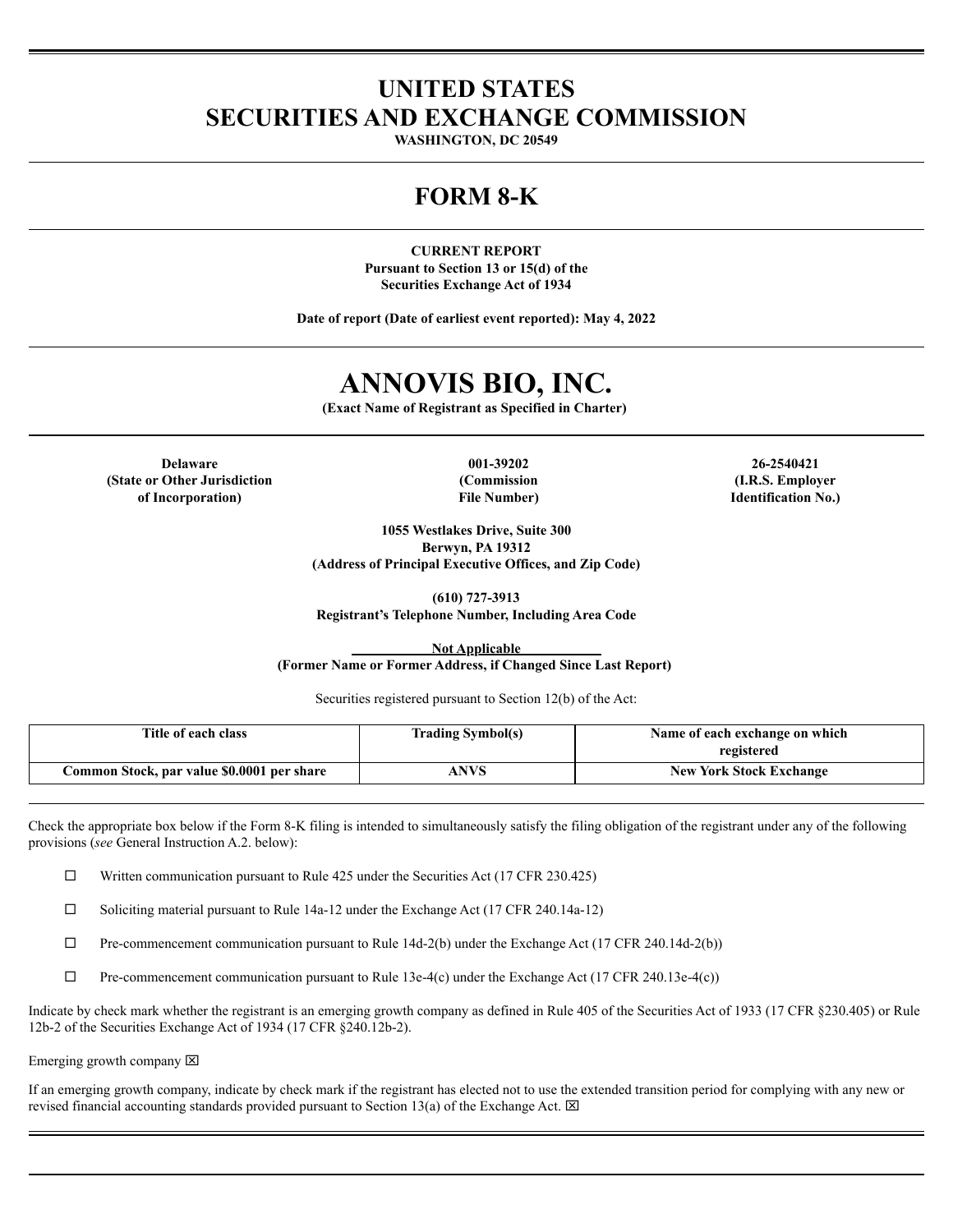### **Item 2.02 Results of Operations and Financial Condition.**

On May 4, 2022, Annovis Bio, Inc. issued a press release announcing its financial results for the quarter ended March 31, 2022 and providing a corporate update. A copy of the press release is furnished herewith as Exhibit 99.1.

The information furnished in this Current Report on Form 8-K, including Exhibit 99.1, shall not be deemed "filed" for purposes of Section 18 of the Securities Exchange Act of 1934, as amended, or otherwise subject to the liabilities of that section, and shall not be incorporated by reference in any filing under the Securities Act of 1933, as amended, except as expressly set forth by specific reference in such a filing.

### **Item 9.01 Financial Statements and Exhibits.**

(d) Exhibits.

**Exhibit Number Description** [99.1](#page-3-0) Press [Release,](#page-3-0) dated May 4, 2022. 104 Cover Page Interactive Data File (embedded within the Inline XBRL document).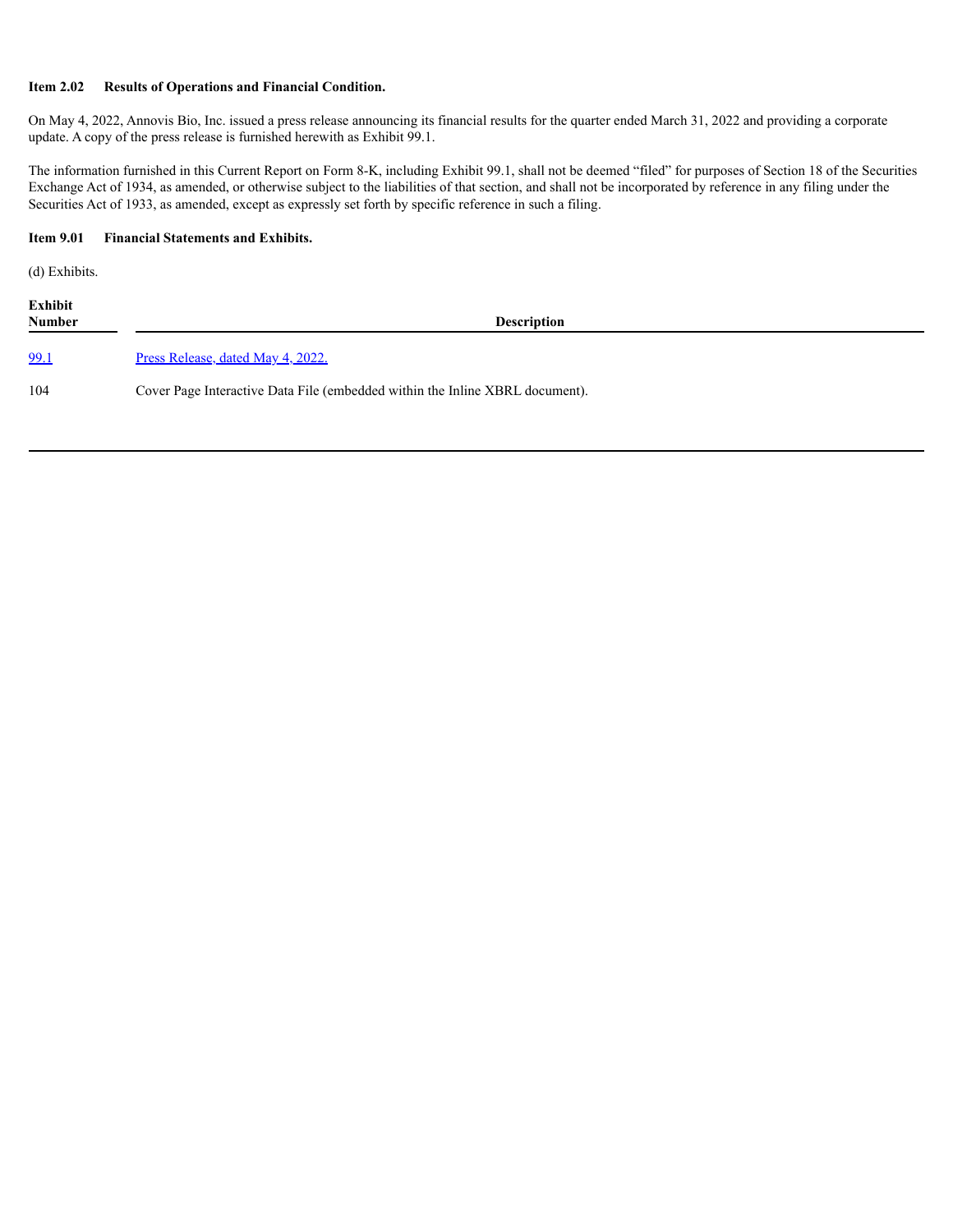## **SIGNATURES**

Pursuant to the requirements of the Securities Exchange Act of 1934, the registrant has duly caused this report to be signed on its behalf by the undersigned hereunto duly authorized.

## **ANNOVIS BIO, INC.**

Date: May 4, 2022 By: /s/ Jeffrey McGroarty

Name: Jeffrey McGroarty Title: Chief Financial Officer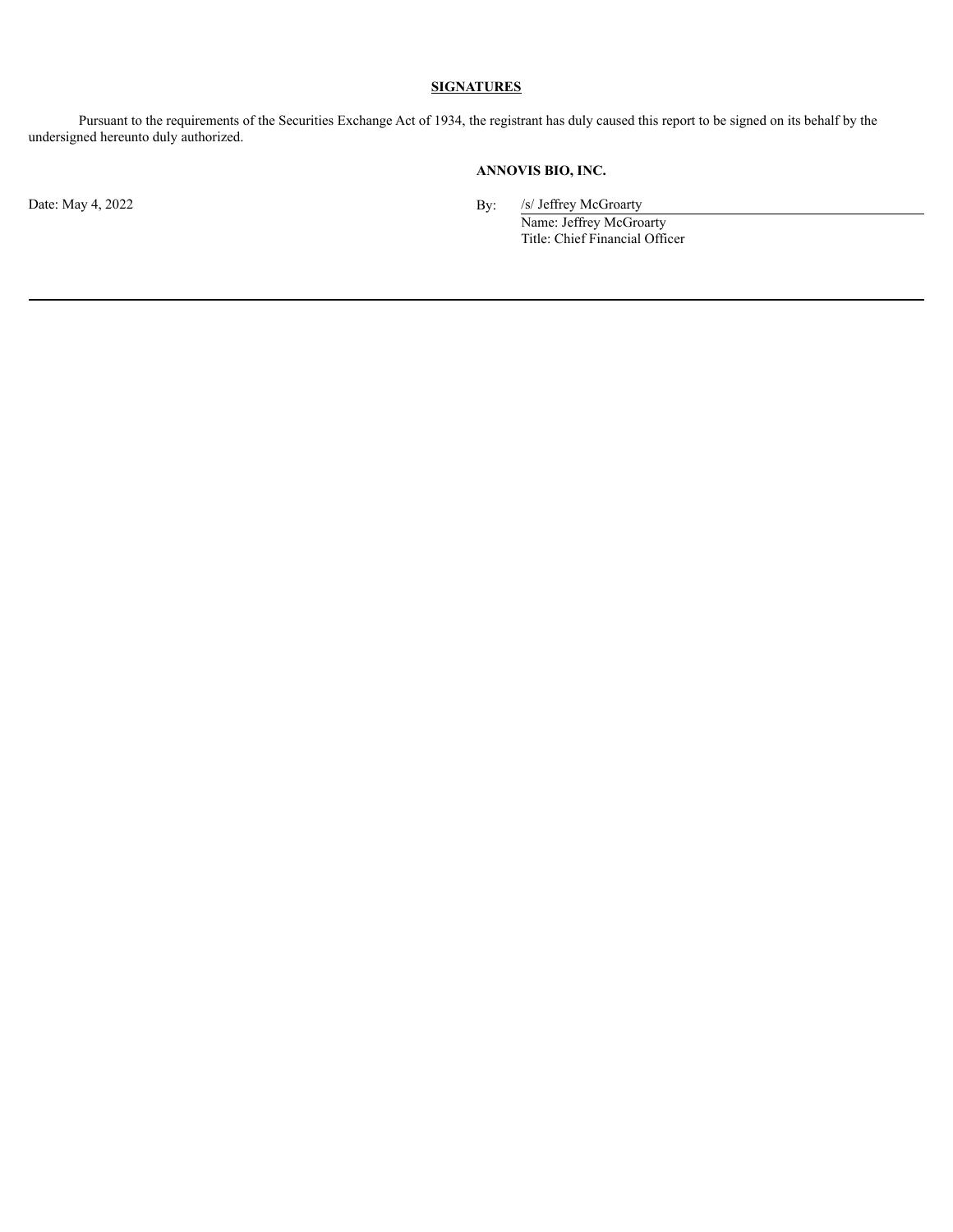<span id="page-3-0"></span>

## **Annovis Bio Announces First Quarter 2022 Results and Provides Corporate Update**

Berwyn, Pennsylvania – May 4, 2022 – Annovis Bio, Inc. (NYSE: ANVS) ("Annovis" or the "Company"), a clinical-stage drug platform company addressing neurodegenerative diseases, today announced first quarter financial results for the quarter ended March 31, 2022, and provided a corporate update.

Maria L. Maccecchini, Ph.D., Founder, President, and CEO of Annovis, commented, "we have made significant progress advancing buntanetap in Parkinson's disease and Alzheimer's disease this quarter. We received positive feedback from the U.S. Food and Drug Administration (FDA) for two Phase 3 clinical trials with buntanetap in early and late Parkinson's disease. As our clinical trials advance, we have continued to build out our diverse team of highly motivated industry experts as we move to the next stage of clinical development."

## **Recent Highlights and New Developments**

- · **Clinical Advancement of buntanetap for PD:** The Company held a successful Type B meeting with the FDA with regard to the Company's planned Phase 3 clinical studies of buntanetap for the treatment of Parkinson's Disease (PD). The FDA provided feedback on the initiation of the Phase 3 clinical studies of buntanetap for PD in parallel with the Alzheimer's disease (AD) program. The agency detailed guidance on the specific endpoints, entry criteria, and further study parameters for two Phase 3 studies that would support a broad indication for both early and late PD.
- · **Announced Phase 3 Trial Design for PD:** The Company announced the trial design of the upcoming Phase 3 trial evaluating buntanetap in early PD. The study is designed to enroll 450 PD patients with Hoehn & Yahr scale scores of 1, 2 and 3 and randomize them at 1:1:1 ratio into placebo, 10mg or 20mg buntanetap once daily on top of their standard of care for six months. Movement Disorder Society-Sponsored Revision of the Unified Parkinson's Disease Rating Scale (MDS-UPDRS) Part II and III will be used as primary endpoints, while total MDS-UPDRS and Participant Global Impression of Change will be secondary endpoints. In addition, Wechsler Adult Intelligence Scale, plasma biomarkers and Mini-Mental State Examination will be evaluated as exploratory endpoints.
- **Expansion of the leadership team:** The Company announced the appointment of Eve Damiano, MS, RAC, as Senior Vice President of Regulatory Operations to advance the Company's regulatory objectives. Eve joins Annovis with more than 35 years of experience in the biotechnology sector with a focus on the definition and execution of regulatory strategies. Additionally, the Company announced the promotion of Cheng Fang, Ph.D., to Senior Vice President of Research & Development to advance the Company's clinical objectives. Cheng is an experienced neuroscientist with over a decade of experience studying neurodegenerative diseases.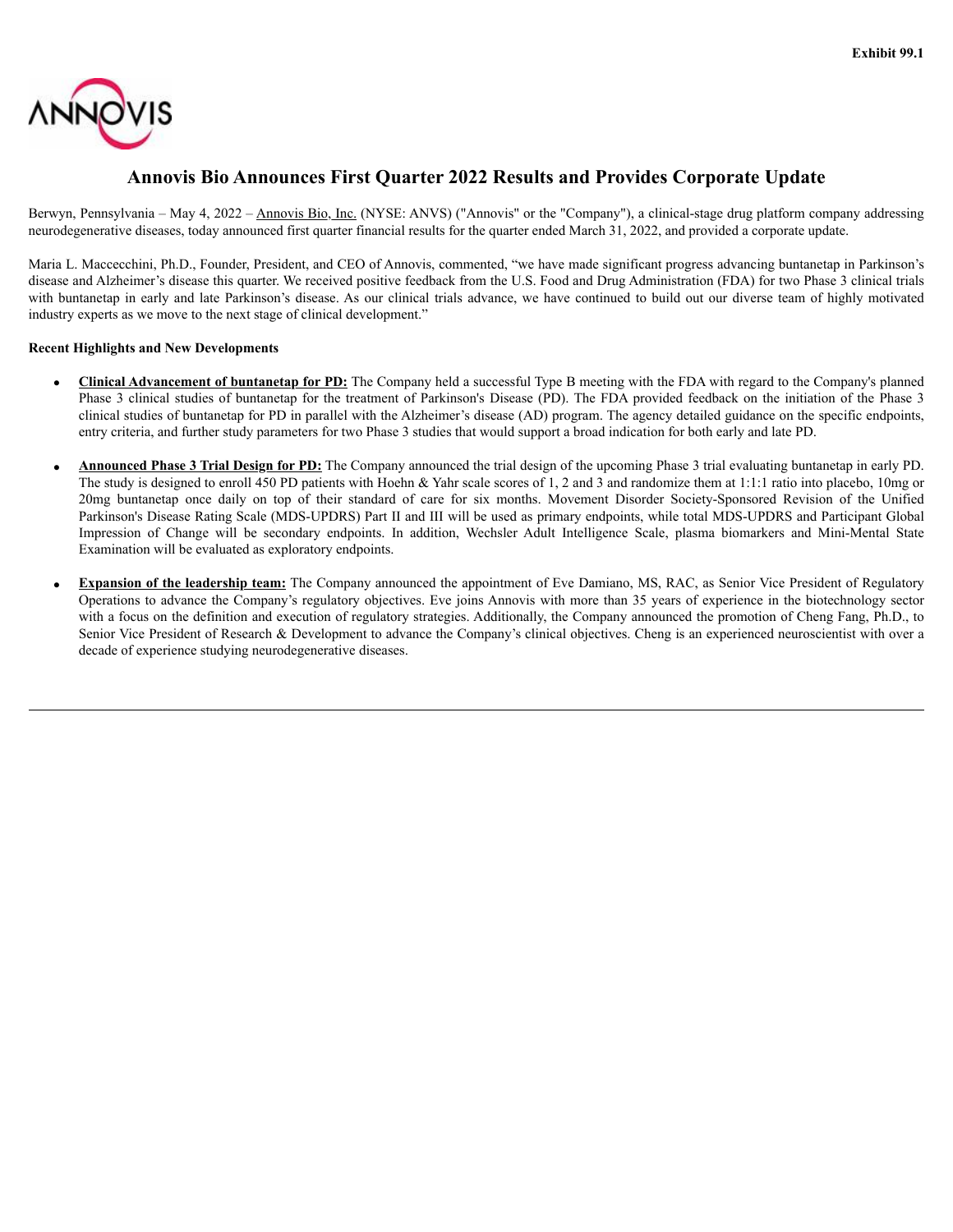

· **Receipt of USAN Assigned Name:** The Company announced receipt of the United States Adopted Names Council assigned name "buntanetap" for the Company's lead drug candidate previously known as ANVS401/Posiphen.

#### **Financial Results for the First quarter of 2022**

Cash, cash equivalents, and marketable securities were \$42.7 million as of March 31, 2022. Research and development expenses for the quarter ended March 31, 2022, were \$2.8 million, compared to \$2.4 million for the same period in 2021. The increase was primarily the result of an increase of \$1.2 million in stock-based compensation expense, partially offset by a decrease of \$0.7 million in expenses related to the Company's two Phase 2a clinical trials which were completed in 2021. General and administrative expenses for the quarter ended March 31, 2022, were \$3.1 million, compared to \$0.8 million for the same period in 2021. The increase was primarily the result of increases of \$2.2 million in stock-based compensation expense and \$0.1 million in professional fees.

For the quarter ended March 31, 2022, Annovis reported a net loss of \$5.9 million, compared to a net loss of \$3.2 million for the same period in 2021.

#### **About Annovis Bio, Inc.**

Headquartered in Berwyn, Pennsylvania, Annovis Bio, Inc. (Annovis) is a clinical-stage, drug platform company addressing neurodegeneration, such as Alzheimer's disease (AD), Parkinson's disease (PD), and other chronic neurodegenerative diseases, including Alzheimer's in Down Syndrome (AD-DS). We believe that we are the only company developing a drug for AD, PD, and AD-DS that inhibits more than one neurotoxic protein and, thereby, improves the information highway of the nerve cell, known as axonal transport. When this information flow is impaired, the nerve cell gets sick and dies. Annovis conducted two Phase 2 studies: one in AD patients and one in both AD and PD patients. In the AD/PD study buntanetap showed improvements in cognition and memory in AD as well as body and brain function in PD patients.

For more information on Annovis Bio, please visit the Company's website www.annovisbio.com and follow us on LinkedIn and Twitter.